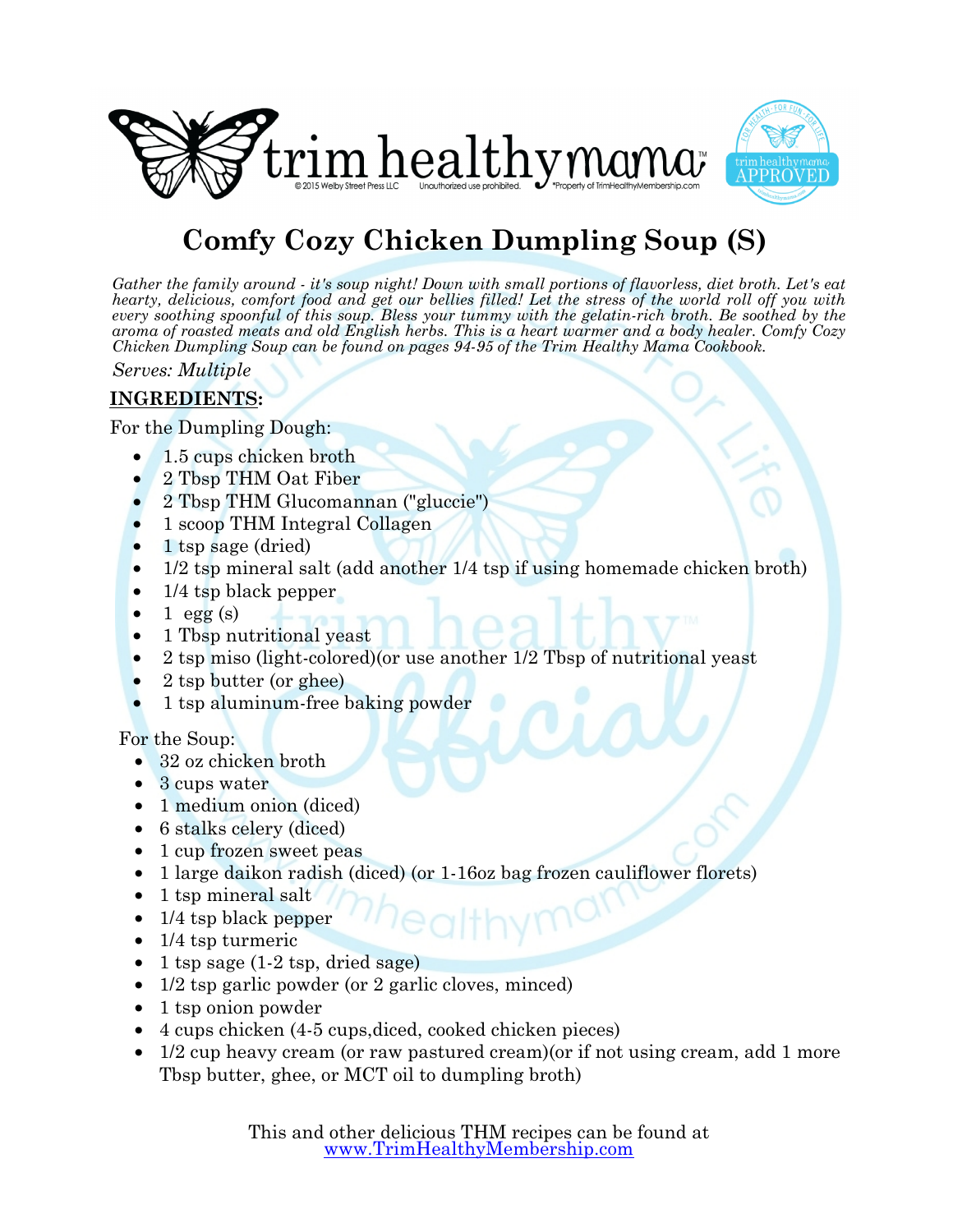



# **Comfy Cozy Chicken Dumpling Soup (S) cont.**

For the Dumpling Broth:

- 32 oz chicken broth
- 2 Tbsp butter (or ghee, or THM MCT oil)
- 2 Tbsp THM Just Gelatin
- $3/4$  tsp THM Simply Sunflower Lecithin  $(3/4 \text{ tsp to } 1 \text{ tsp; optional})$

### **INSTRUCTIONS:**

- 1. Make the dumpling dough. Place 1 cup of the broth in a blender. Add the oat fiber and Gluccie, and turn the blender on for 10 seconds, just to disperse the powders and avoid later problematic lumps. Turn blender off. Add all other dumpling ingredients except the baking powder and the remaining broth, then turn blender on again on the lowest possible speed for a full minute. Let the blender rest a full minute, then add ¼ cup more broth and blend for another full minute on the lowest setting. Let blender rest again for 2 minutes. Finally, add the last  $\frac{1}{4}$  cup broth and blend for a final full minute on low speed. During the last 15 seconds, drop in the baking powder and make sure it gets dispersed.
- 2. Transfer the dumpling dough to a bowl, put in the fridge, and let sit while you begin making the soup. (Or you can make the dumpling dough earlier in the day, or the day before, and let it sit covered in the fridge.)
- 3. Make the soup. Put the chicken broth plus the water in a large soup pot along with all the veggies, and seasonings. Bring to a swift boil, cover, and simmer on medium-low heat until the veggies are almost tender, about 10 minutes, then turn heat to the lowest setting and add diced, pre-cooked chicken.
- 4. Finish the dumplings. Dig teaspoon-size balls out of the dough. Place each between your palms and roll to form a compact ball; roll without your fingers touching the balls. You should have 30 to 35 dumpling balls.
- 5. Put the dumpling broth ingredients in a blender and blend well. Transfer to a large saucepan and bring to a quick boil over high heat. Reduce the heat enough to tame the liquid to a gentle boil (but not a simmer). Use a spoon to carefully lower the dumplings into the saucepan, then quickly cover the saucepan and do not lift the lid for 10 minutes. The dumplings will steam to perfection.
- 6. Carefully add the dumplings and remaining liquid to the soup pot. Avoid actively stirring at this point or you will break up the dumplings.
- 7. Turn off the heat and add the cream. Move the pot carefully around with a few swirls by the handles to get the liquids blended, or ever so carefully give a slow, gentle stir. Taste and adjust the seasonings to "own it."